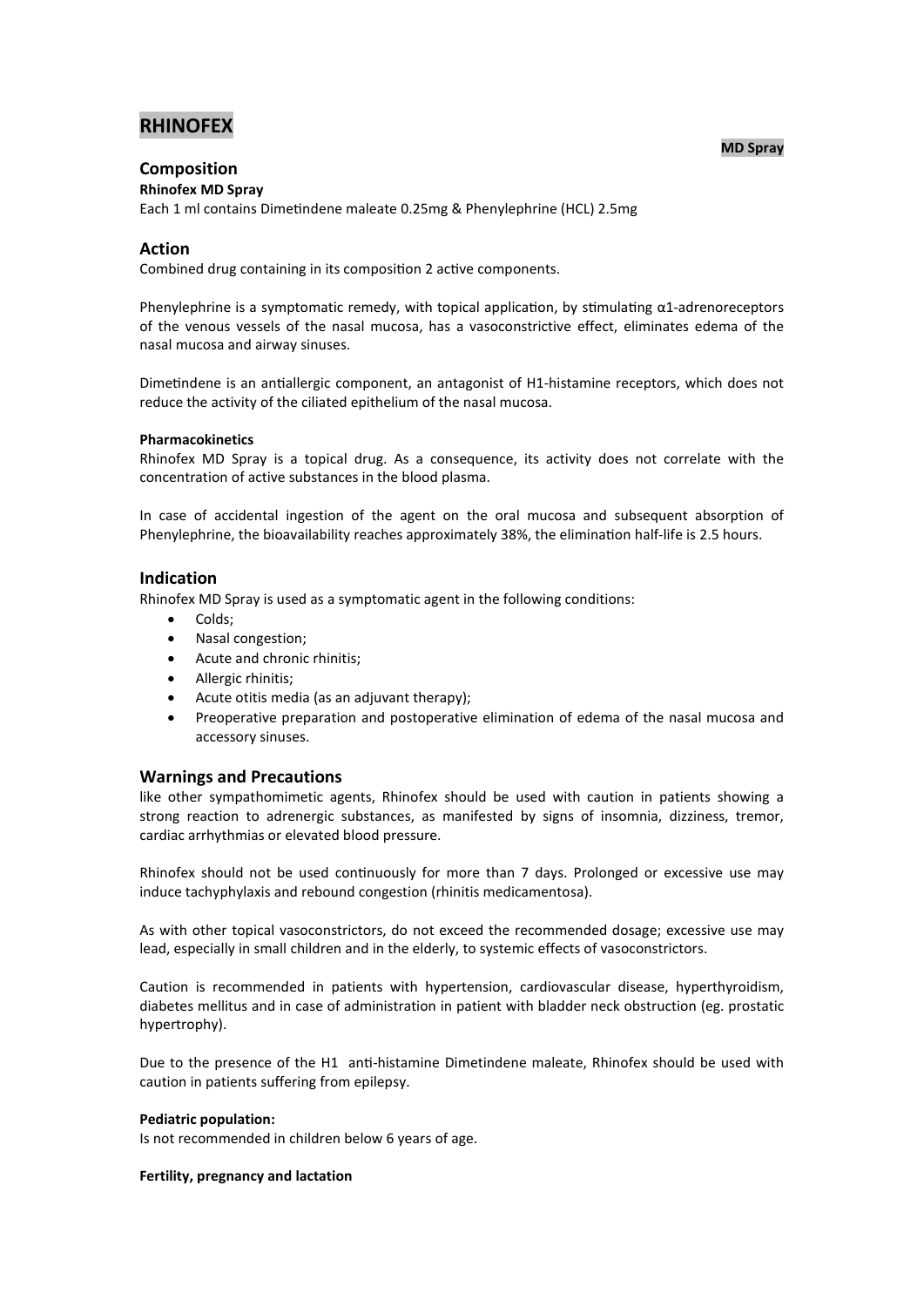#### *Pregnancy*

There are no studies regarding the use of Phenylephrine and Dimetindene maleate during pregnancy. in view of the potential systemic vasoconstrictor effect of Phenylephrine, it is however advisable to take the precaution of not using Rhinofex during pregnancy.

#### *Breastfeeding*

There are no studies regarding the use of Phenylephrine and Dimetindene maleate during lactation. it is advisable to take the precaution of not using Rhinofex during breast-feeding.

#### *Fertility*

There are no adequate data for the effects of Phenylephrine and Dimetindene maleate on fertility in humans. Based on animal studies, there are no indications for adverse effects on fertility following exposure to Dimetindene. There are no adequate experimental animal data regarding the effect of Phenylephrine on fertility.

#### **Adverse Reactions**

Rhinofex is usually well tolerated.

Adverse reactions are listed below, by system organ class and frequency: *Respiratory, thoracic and mediastinal disorders*  Rare: Nasal discomfort, nasal dryness, epistaxis *General disorders and administration site condition*  Rare: Application site burning

### **Drug Interactions**

Rhinofex MD Spray is not recommended for use in combination with monoamine oxidase inhibitors (including if the drug was taken in the previous 14 days).

The vasoconstrictor with special caution is prescribed for patients taking antihypertensive drugs and tricyclic antidepressants.

#### **Contraindications**

- Hypersensitivity to Phenylephrine, Dimetindene maleate or to any of the components.
- Patients who are taking or have taken monoamine oxidase inhibitors (MAO's) within the previous 14 days.
- Patients with atrophic rhinitis.
- Patients with narrow angle glaucoma.

## **Dosage & Administration**

This medicine is not usually intended for administration to children and infants under 6 years of age.

Before irrigation of the nasal cavity, it is recommended to thoroughly clean the nasal passages. Adults and children who reached the age of 6, it is recommended to use the drug  $3-4$  times a day,  $1-2$ injections. The bottle should be kept strictly vertical when injecting the nebulizer into the nasal cavity. After injecting the spray, you need to inhale slightly through the nose. The course of treatment should not exceed 7 days.

#### Method of administration

The protective cap should be removed. Before the first application, several pumping motions should be performed until an even spray appears in the air. At subsequent applications the dosing spray will then be ready for instant use.

The patient should insert the nozzle into the nostril and press once firmly on the spray head. Then withdraw the nozzle should be withdrawn before releasing pressure. Optimal distribution of the spray is achieved by breathing in a little air through the nose during the spraying process. The protective cap should be replaced after use.